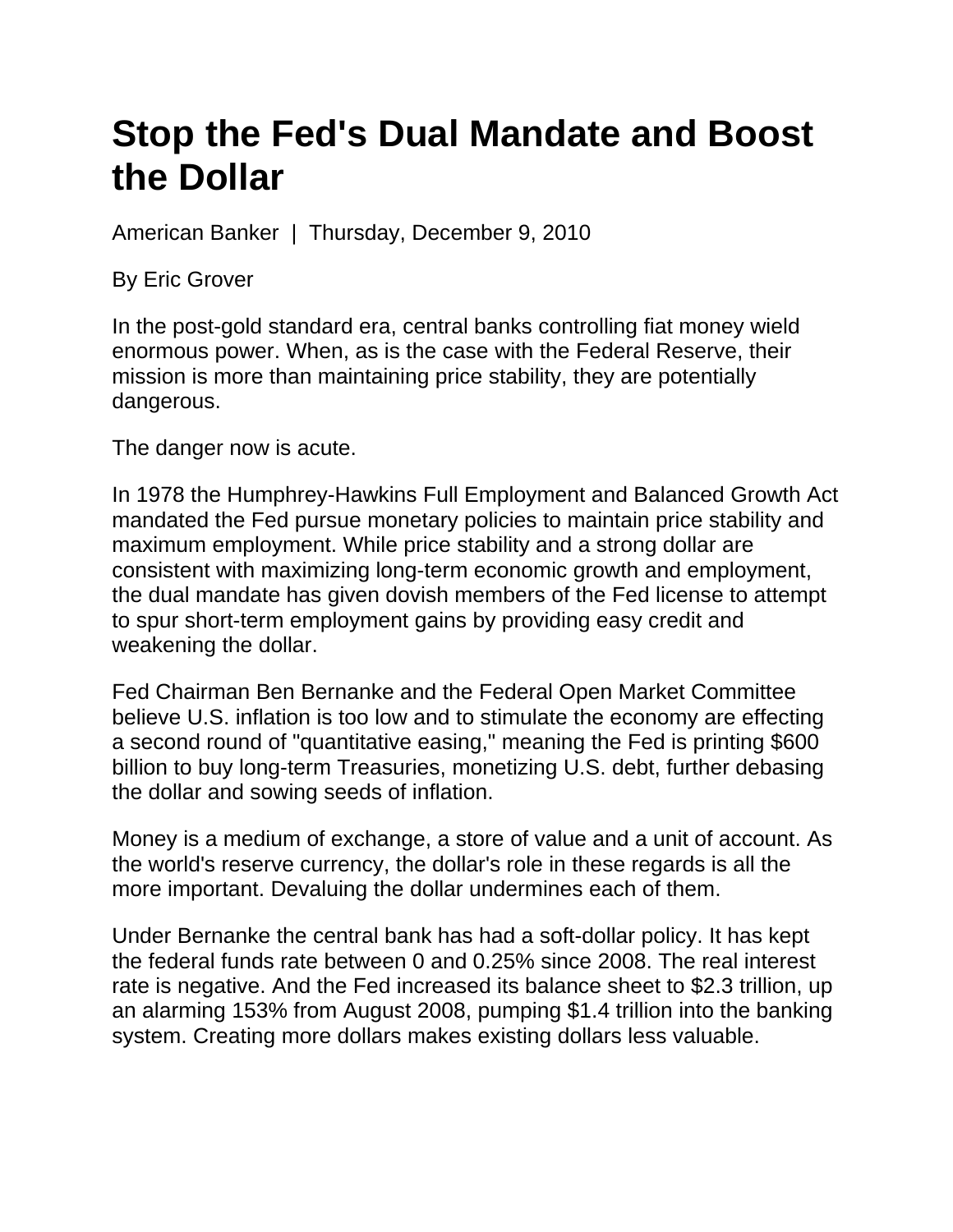Since January 2009 the St. Louis Fed's trade-weighted dollar-value index against a broad group of U.S. trading partners has declined 10%. Against gold, the dollar has declined 54%.

Interest rates express time preferences between present and future consumption. Artificially low interest rates cause malinvestment, overconsumption and capital consumption.

Bernanke is obsessed with the possibility of deflation. In a 2002 speech "Deflation: Making Sure 'It' Doesn't Happen Here" citing Milton Friedman's famous "helicopter drop" of money, he vowed to rain money on the economy in the event of a liquidity freeze.

President Obama reappointed Bernanke as Fed chairman and his first two board appointees, Janet Yellen and Sarah Raskin, were doves, favoring easy credit and a weaker dollar.

An overvalued dollar and insufficient liquidity, however, are not what ail the economy. Notwithstanding easy Fed credit and more than a trillion in unused bank reserves, the U.S. economy continues to languish in the doldrums. Printing dollars is not the answer.

The path to reviving the economy is not complicated: A strong dollar, resuscitating the private sector's animal spirits by cutting marginal taxes, eliminating capital gains and corporate taxes, championing free trade, promoting cheap and reliable energy, the rule of law, reducing stultifying regulation and encouraging free labor markets.

What can be done to rein in the Fed?

On Nov. 16 Rep. Mike Pence introduced H.R. 6406 that would strip the Fed of its dual mandate, instructing it to focus solely on maintaining price stability. Sen. Bob Corker promises a companion bill in the Senate. There's a reasonable chance Congress in 2011 will pass legislation circumscribing the Fed's mission.

St. Louis Fed President James Bullard said he would be OK with Congress eliminating the Fed's dual mandate.

In January the beleaguered hard-money camp on the FOMC will get reinforcements. Four new regional Fed presidents rotate into voting